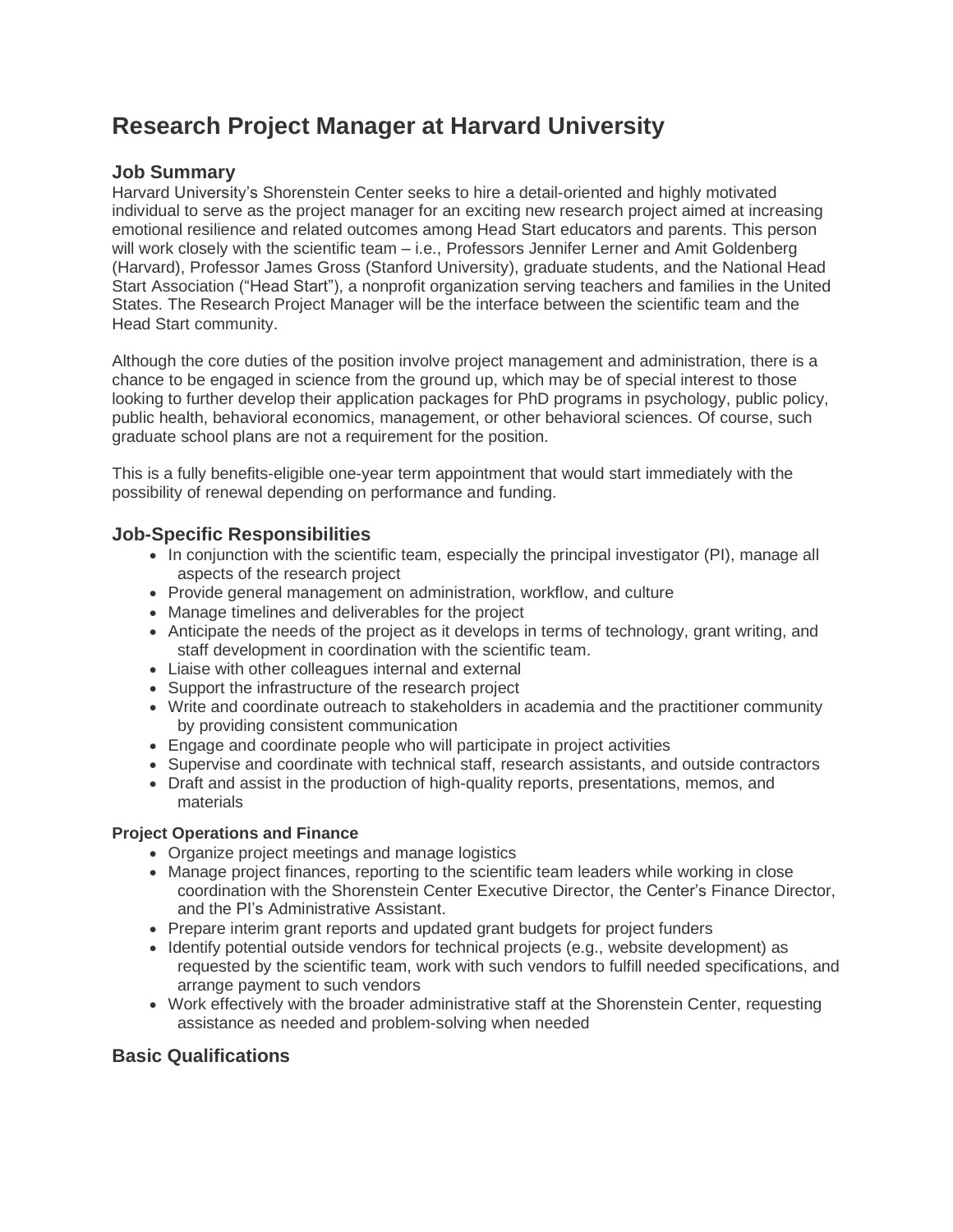• Bachelor's degree and a minimum of 3 years in a program or project management role. Please note, internships can count toward experience and the experience could be nonconsecutive.

## **Additional Qualifications and Skills**

- Ability to work on Harvard campus (as opposed to remote) a minimum of 3-4 days per week.
- Excellent attention to detail
- Strong skills in organization and time management
- Ability to work independently and in teams
- Strong communication and interpersonal skills
- Strong writing skills
- Strong command of Microsoft Office (Word, Excel, etc.), Zoom, and collaborative tools (Google Docs, Dropbox)
- Demonstrated experience managing a complex, time-sensitive project
- Demonstrated experience managing financial budgets and transactions
- Previous supervisory experience
- Demonstrated ability to take initiative and creatively solve problems
- Master's preferred
- Experience with outreach to stakeholders in diverse fields
- Ability to travel occasionally (with prior planning) to research sites within the United States
- Experience mentoring students and early-career staff members
- Strong command of project management tools
- Strong financial skills for monitoring payments to participants
- Eagerness to learn

## **Additional Information**

#### **This position is a fully benefits-eligible term appointment ending one year from date of hire with very strong possibility of renewal.**

#### *Important Application Instructions:*

Thank you for your interest in the research project manager position! We designed the following tasks to help you become familiar with the project and to help us consider potential fit. Please review this informal [research](https://urldefense.proofpoint.com/v2/url?u=https-3A__docs.google.com_document_d_1-5FRgqtYi5StwNu3nz9SMNB0ry79U3S9huoc8BOjGrt0g_edit-3Fusp-3Dsharing&d=DwMFaQ&c=WO-RGvefibhHBZq3fL85hQ&r=qzPvNTVo2W9mKozBjpmYx5sJ78gdmn67subiFxKeZkXt1CH7B3FJ5FV-0ozSpaPT&m=fZPFDk7KZTpCAB2U9dPPcDPCkl6VGX0L_1MQmTvMevyvGGbIwUBczDESiVJTt6vI&s=lcmIPR_06kibNUqgb-xH_Mqy-hXqOmw7djAwSdYOfxc&e=) proposal and then complete the following tasks.

1. Please delineate (and prioritize) key steps (and substeps) a project manager would need to take to initiate this project. The answer can be in the form of a high-level to-do list with texts, bullet points, charts, etc. Please write no more than 500 words.

2. Please draft an email to invite Head Start teachers to participate in the online intervention. Please write no more than 300 words.

Please put everything in a single PDF document and include it with your resume and cover letter. Please name your file "LastName FirstName PMtask" (fill your own last name and first name where appropriate. E.g., "Lerner\_Jennifer\_PMtask").

We regret that the Harvard Kennedy School does not provide Visa Sponsorship. Harvard University requires pre-employment references and background checks. Harvard University is committed to supporting a healthy, sustainable learning and working environment.

**Please note:** This is an in-person/on campus position based in Cambridge, MA, with possible flexible work options.

The University requires all Harvard community members to be fully vaccinated against COVID-19 and remain up to date with COVID-19 vaccine boosters, as detailed in [Harvard's](https://www.harvard.edu/coronavirus/covid-19-vaccine-information/) Vaccine & Booster